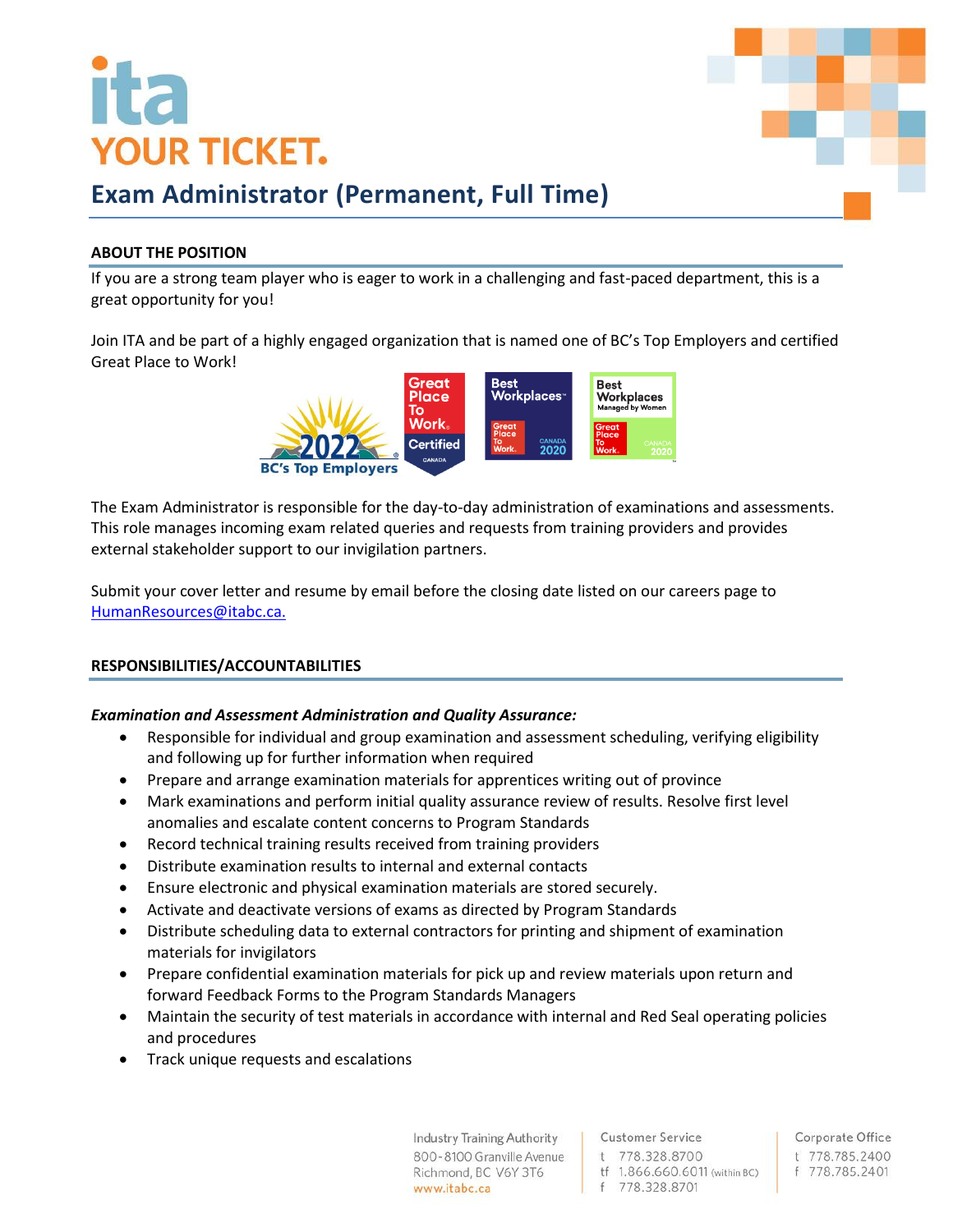## **YOUR TICKET.**

### *Stakeholder Support:*

- Provide exam day support to invigilators to ensure exam processes and procedures are followed
- Respond to questions from training provider partners relating to the general coordination of exam events
- Follow up with training providers on technical training verifications for individual apprentices and other training result discrepancies
- Develop and implement plans for large exam events
- Act as invigilator at training provider sites and ITA office
- Act as backup for other roles within Assessments department
- Act as first tier support to resolve internal and external escalations or tasks

### *System Support:*

- Act as a liaison between Assessment department and Information Technology department to identify potential issues with the systems and offer suggestions for improvements
- Identify and report deficiencies as well as recommend system improvements where possible
- Participate in the planning and feedback to design software tools that meet business requirements.
- Test and implement technical solutions; validate that the final product satisfies the defined requirements.
- Identify and resolve technical system issues directly impacting scheduling and marking examinations
- Perform other related duties and participate in special projects as assigned

### **EDUCATION/EXPERIENCE**

- Intermediate proficiency with MS Office programs: Word, Excel, PowerPoint
- Ability to work independently with minimal supervision as well as the ability to work in a team environment
- Strong ability to adapt to changing priorities
- Previous customer service and data entry experience considered an asset
- Ability to lift up to 25lbs
- Able to effectively deal with a wide audience including internal and external stakeholders in a professional manner
- Strong competencies are required in the following areas:
	- o Self-management
	- o Initiative
	- o Administration with attention to detail
	- o Multi-tasking
	- o Time management and prioritizing
	- o Communication, both written and verbal
	- o Problem solving and good judgment
	- o Interpersonal skills
	- o Conflict resolution